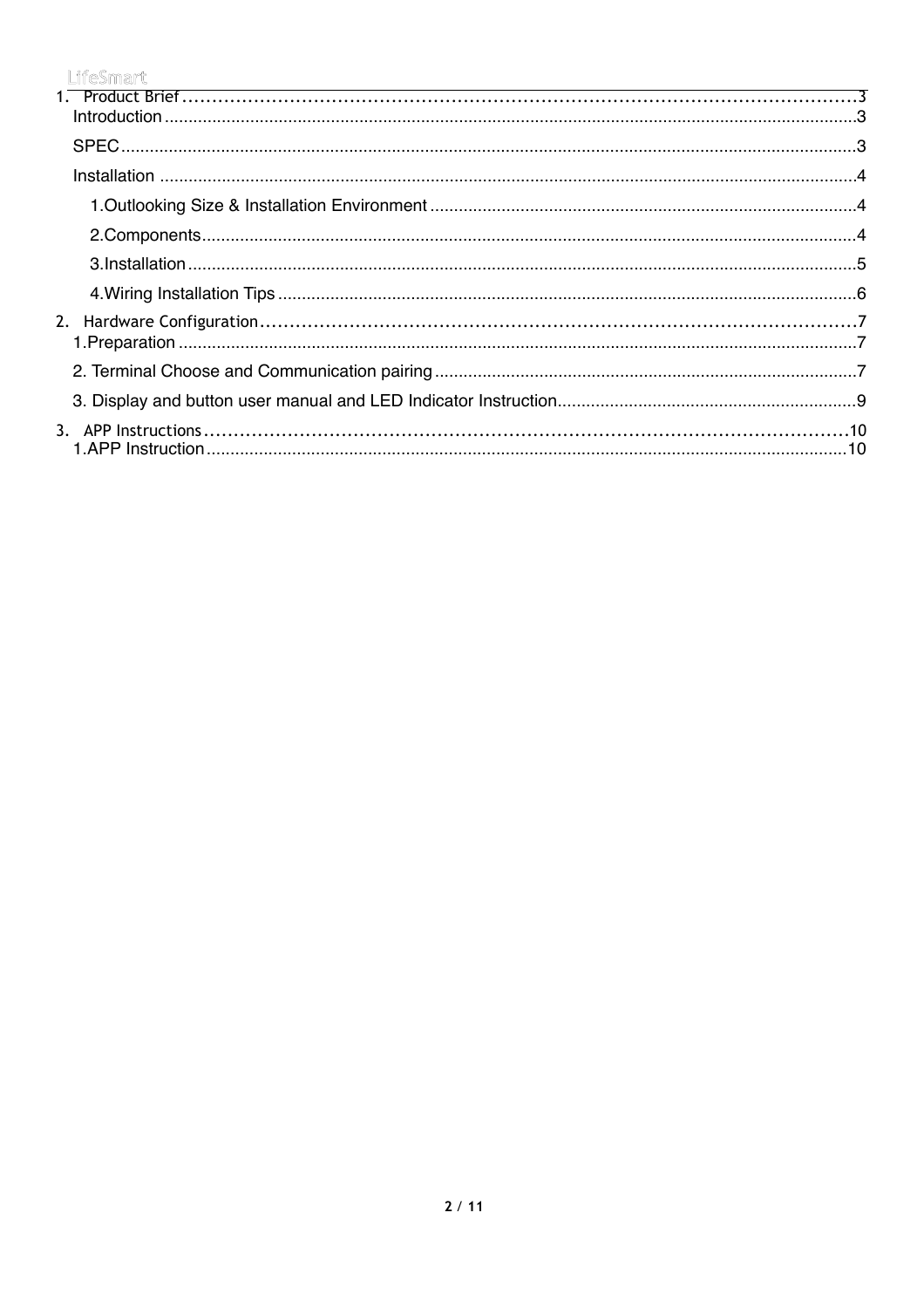## <span id="page-2-0"></span>**1. Product Brief**

## <span id="page-2-1"></span>**Introduction**

Thanks for purchasing LifeSmart HVAC gateway, which can easily turned your central AC to become Smart and controller remotely.

Now the gateway has already supported Daikin, Toshiba, Hitachi, Mitsubishi, Hisense, Haier ,

Panasonic, York , Midea, LG , BOSCH, GREE and etc.

The supported references are refreshed continually, details please find sales person for suppot.

Please review this document before installed.

## <span id="page-2-2"></span>**SPEC**

| Item               | <b>SPEC</b>                 |
|--------------------|-----------------------------|
| <b>Input Power</b> | <b>DC 12V</b>               |
| Consumption        | Below 1.2W                  |
| Working            | Temp: $0 \sim 40^{\circ}$ C |
| Environment        | Humidity: $20 \sim 85\%$    |
| Gateway port       | <b>RJ45</b>                 |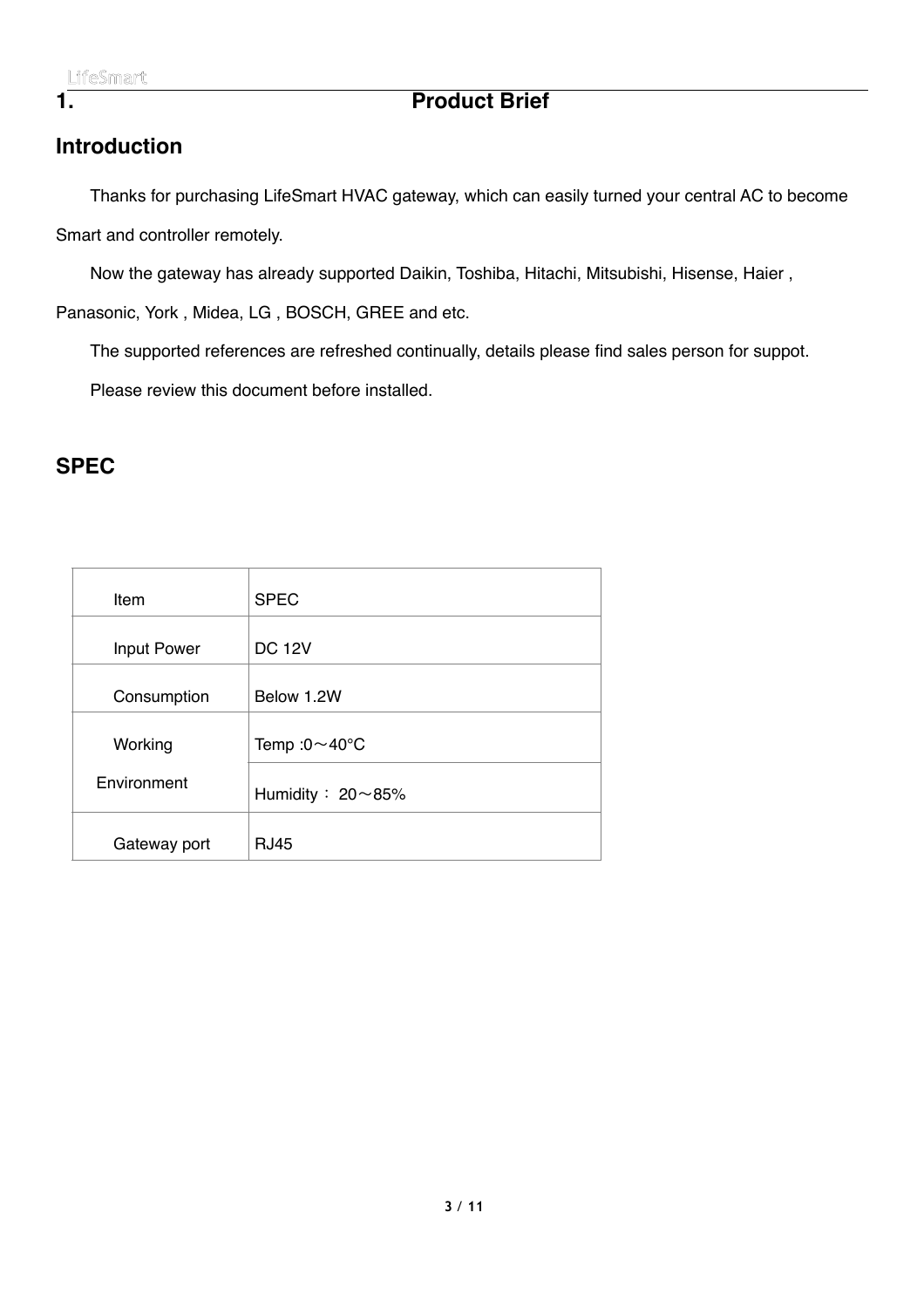## <span id="page-3-0"></span>**Installation**

#### <span id="page-3-1"></span>**1.Outlooking Size & Installation Environment**

Installed indoor only and installed hidden



1-1 Out looking and Dimension

#### <span id="page-3-2"></span>**2.Components**



(1) Display: Show the contents of communication, display the related parameter like connected HVAC brandings and Qty of indoor machines.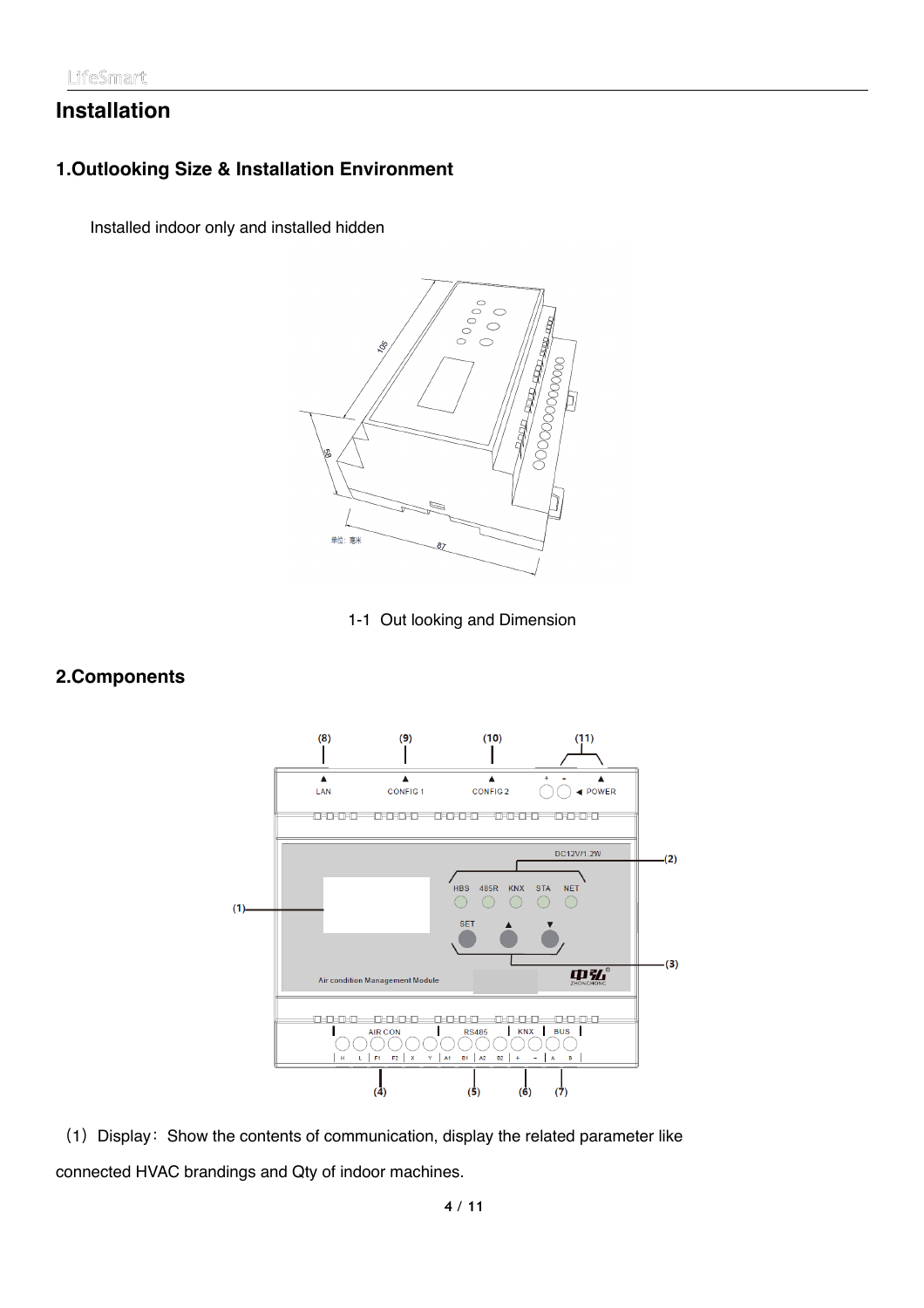(2) LED indicator: Show status of the Gateway

(3) Buttons: Functional buttons to set up parameters and page up/down functions.

(4) AIR CON Terminals: For different protocol terminals.

 $(5, 6, 7, 8)$  are terminals for other bus protocol.

(9) CONFIG 1 : Dialing terminals (RED) is interface for choosing AIR Con brandings.

(10) CONFIG 2: Dialing terminals ( BLUE) is interface for better communication for AIR Con.

(11)POWER Interface: For Power Supply .PS: Power supply is DC12V. Unfit power supply will cause damage for the device.

**PS 1:**LED indicator:

HBS: When AC communication detected, the indicator will light up. It will flicker though the AC communication rhythm.

STA: It will keep dark, while device running normally to search AC

#### <span id="page-4-0"></span>**3.Installation**



**5** / **11**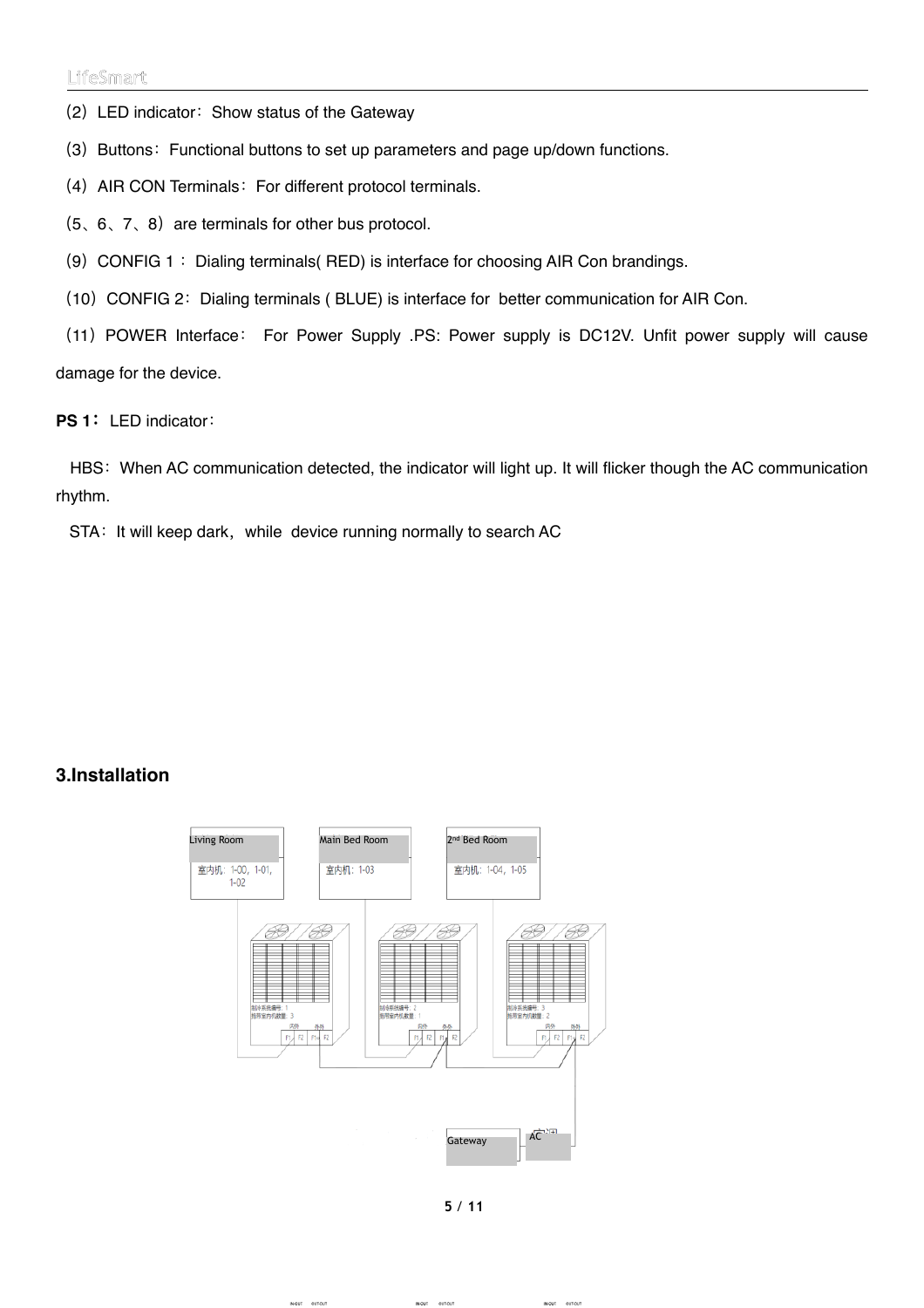

Pic 2 System Diagram ( (Example is Daikin)

Pic 3 System Diagram (terminal) (Example is Daikin)

Installation of Daikin outdoor / indoor machine should be done by professional HVAC installers.

The communication wire between gateway and HVAC should be:2-core STP (Shielded twisted pair) ,

more than 0.75mm<sup>2,</sup> under 100,

#### <span id="page-5-0"></span>**4.Wiring Installation Tips**

 #Different brandings and references, wiring interface is different ( Please check the dialing and interface program) 。

- Please use DC 12V to power the gateway..
- #Improper power connection will cause damage to device。
- #Please power off the HVAC and gateway when install or repair

. Better NOT put communication wire together with the power line to avoid the unexpected disturb. If there is not enough space, please grantee the communication wire distance between gateway and other wire more than 30cm.

• If wrongly connect the power line with signal terminal, it will cause fuse burn, please contract LifeSmart.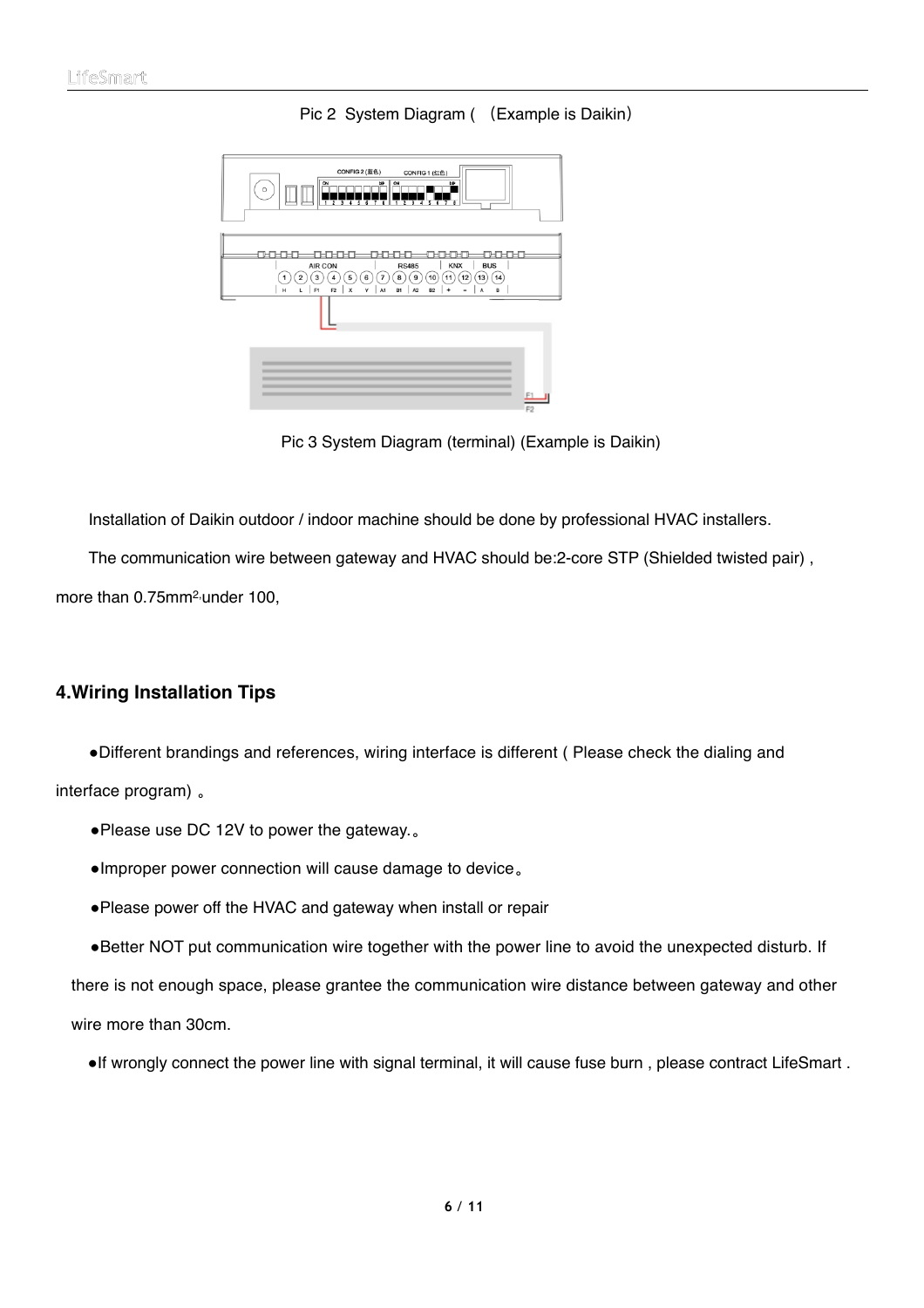## **2. Hardware Configuration**

## <span id="page-6-1"></span>**1.Preparation**

<span id="page-6-0"></span>1.1 Make sure HVAC is on power, including all outdoor / indoor machines.

1.2 Make sure all functions working well without alarm or report.

1.3 Distribute network address to each indoor machine. (For all series of Daikin and Toshiba, we need to distribute address manually. For other brandings with only 1 outdoor machine, the indoor machines are distributed automatically)

1.4 Connect the gateway and HVAC interface as below chart guidance

## <span id="page-6-2"></span>**2. Terminal Choose and Communication pairing**

2.1 Hardware Interface and dialing plate

 $1$ 

 $H$ 

 $2)$  $(3)$  $(4)$  $(5)$ 

 $L$   $F1$ 

F<sub>2</sub>  $\mathbf{x}$ 



 $(7)$ 

 $6)$ 

Y **A1** 

Function: CONFIG 1: Dialing terminals( RED) is interface for choosing AIR Con brandings.

8)  $(9)$ 

**B1** 

 $\vert$  A2

**Notice**:Improper dialing may cause devices not working. Please consult LifeSmart Service Engineer before

 $(10)$ 

**B2**  $\overline{1}$ 

 $(11)$  $(12)$   $(14)$ 

 $(13)$ 

 $\boldsymbol{\mathsf{A}}$ B

making any change to dialing terminals.

CONFIG 2: Dialing terminals ( BLUE) is interface for better communication for AIR Con.

2.2 Dialing Terminals and communication terminals for different brandings.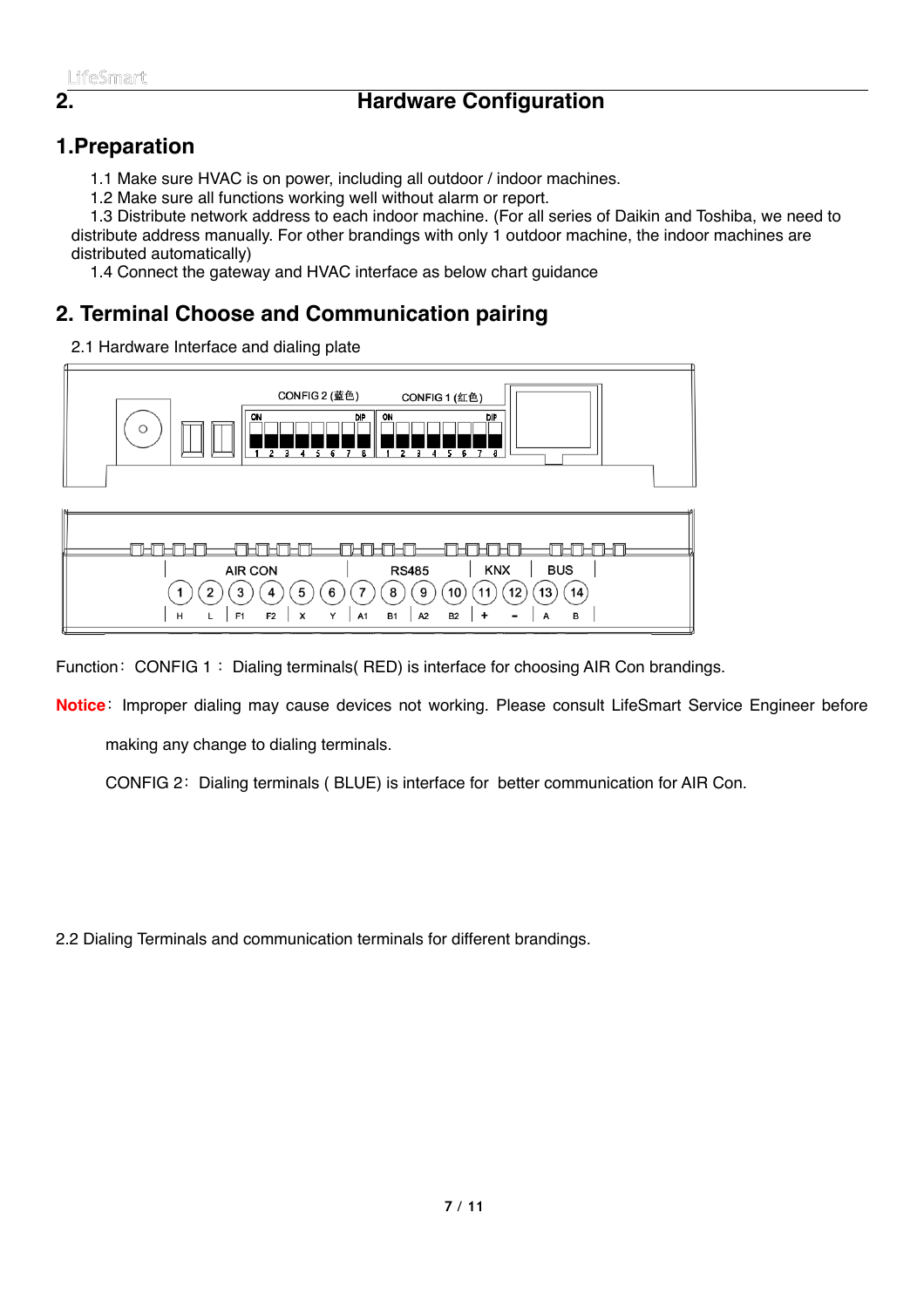| <b>Brands</b>                                        | Communication<br><b>Dialing Code</b><br>(BLUE)     | <b>Terminal Dialing</b><br>Code<br>(RED)                   | Gateway<br><b>Terminal</b> | <b>HVAC</b><br><b>Terminal</b>  | <b>Terminal</b><br><b>Polarity</b> |  |
|------------------------------------------------------|----------------------------------------------------|------------------------------------------------------------|----------------------------|---------------------------------|------------------------------------|--|
| Daikin- <sub>Multi</sub><br><b>External Machines</b> | 1 2 3 4 5 6 7 8                                    | 1 2 3 4 5 6 7 8                                            | F1, F2                     | F1,F2 (Out<br>door-<br>Outdoor) | ${\sf N}$                          |  |
| Daikin-Single<br><b>External Machine</b>             | 1 2 3 4 5 6 7 8                                    | 1 2 3 4 5 6 7 8                                            | F1, F2                     | F1,F2<br>(Indoor -<br>Outdoor)  | ${\sf N}$                          |  |
| Hitachi                                              | 1 2 3 4 5 6 7 8                                    | 1 2 3 4 5 6 7 8                                            | F1, F2                     | 1, 2                            | ${\sf N}$                          |  |
| Toshiba                                              | $1 \t2 \t3 \t4$<br>5 6<br>78                       | 2 3 4 5 6 7 8<br>$\mathbf 1$                               | F1, F2                     | U1, U2                          | ${\sf N}$                          |  |
| Mitsubishi<br>Electric                               | 1 2 3 4 5 6<br>78                                  | $\mathbf 1$<br>2 3 4<br>5 6 7 8                            | F1, F2                     | M1, M2<br>(TB3/7)               | ${\sf N}$                          |  |
| York-New                                             | 1 2 3 4<br>5 6 7 8                                 | 1 2 3 4 5 6 7 8                                            | F1, F2                     | 1, 2                            | ${\sf N}$                          |  |
| Panasonic                                            | 5 6<br>$1 \quad 2 \quad 3$<br>$\overline{4}$<br>78 | 1 2 3 4 5 6 7 8                                            | F1, F2                     | U1, U2                          | ${\sf N}$                          |  |
|                                                      | 1 2 3 4 5 6 7 8                                    | 2 3<br>$\overline{4}$<br>5 6 7 8<br>1                      | F1, F2                     | U1, U2                          | ${\sf N}$                          |  |
| Hisense                                              | $1 \quad 2 \quad 3 \quad 4$<br>5 6 7 8             | 1 2 3 4 5 6 7 8                                            | F1, F2                     | 1, 2                            | ${\sf N}$                          |  |
| Hair                                                 | 1 2 3 4 5 6 7 8                                    | 1 2 3 4 5 6 7 8                                            | F1, F2                     | P, Q<br>Outdoor                 | ${\sf N}$                          |  |
| <b>GREE</b>                                          | 1 2 3 4 5 6 7 8                                    | $1 \quad 2 \quad 3 \quad 4$<br>5 6 7 8                     | H, L                       | G1, G2<br>Outdoor               | Y                                  |  |
|                                                      | 1 2 3 4 5 6<br>78                                  | $1 \quad 2 \quad 3 \quad 4$<br>5 6<br>78                   | H, L                       | D1, D2<br>Outdoor               | Y                                  |  |
| Mitsubishi Hea<br>vy Industries                      | 1 2 3 4 5 6 7 8                                    | 1 2 3 4 5 6 7 8                                            | X, Y                       | A1, B1                          | ${\sf N}$                          |  |
| York-Old                                             | 1 2 3 4 5 6 7 8                                    | $1 \quad 2 \quad 3 \quad 4$<br>$5 \quad 6 \quad 7 \quad 8$ | X, Y                       | X, Y                            | Υ                                  |  |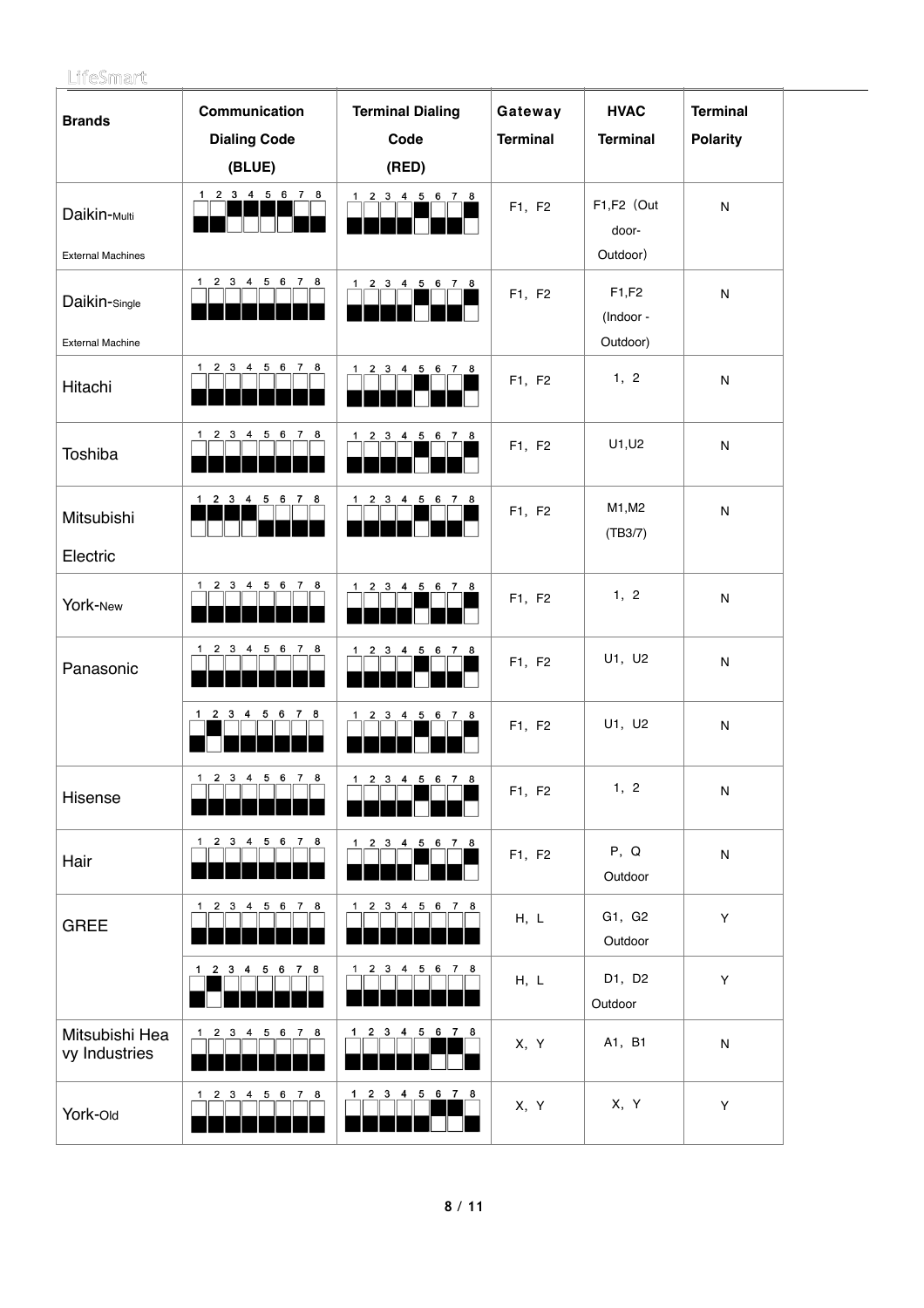| LifeSmart    |                                                                |                                              |      |                   |   |  |
|--------------|----------------------------------------------------------------|----------------------------------------------|------|-------------------|---|--|
| Midea        | 8<br>$\overline{7}$<br>$\overline{2}$<br>3<br>5<br>6<br>4      | 8<br>2<br>6<br>3<br>5<br>4                   | X, Y | X, Y<br>Outdoor   | Y |  |
| Aux          | 8<br>$\overline{2}$<br>$\overline{7}$<br>3<br>5<br>6<br>1<br>4 | 8<br>6<br>2<br>3<br>5<br>$\overline{7}$<br>4 | X, Y | X, Y              | Y |  |
| <b>Bosch</b> | 8<br>2<br>3<br>5<br>$\overline{7}$<br>1<br>6<br>4              | 7 8<br>2<br>3<br>6<br>5<br>-4                | X, Y | X, Y              | Y |  |
| LG           | 7 8<br>5<br>$\overline{2}$<br>3<br>- 6<br>4                    | 7 8<br>3<br>6<br>2<br>5<br>-4                | X, Y | B<br>Α.<br>(CEN.) | Y |  |

## <span id="page-8-0"></span>**3. Display and button user manual and LED Indicator Instruction**

3.1 Once the gateway powered with DC 12V , it starts i[nitialization](http://www.baidu.com/link?url=QDXwoPWhOn6CuA_BIkGeWaRhOeMaAiQhxXL26dSgGvQDM6I6GfG9OieEYyo_gCKuj0c2_jiPO90c0VuNVrI0mMga5A37IZ5Gvv6k5p-esxxu_iP0OqFGZutWVuY0yJC2).



3.2 The initialiaztion will continue like 20secons, and change to " Able to reset " status . Right now the LCD display shows " Right now, you can press set button 5seconds to reset " Normally if you don't need reset, wait 20seconds than jump automatically.

> 此处可长按 SET 5秒复位

3.3 Start seraching HVAC, right now LCD display show " Searching HVAC ….

It takes 2-5 minutes

搜索空调中。。。

 3.4 After searching ends, on the display page , there will be information about the HVAC. You can use rolling up/ down button to see full information.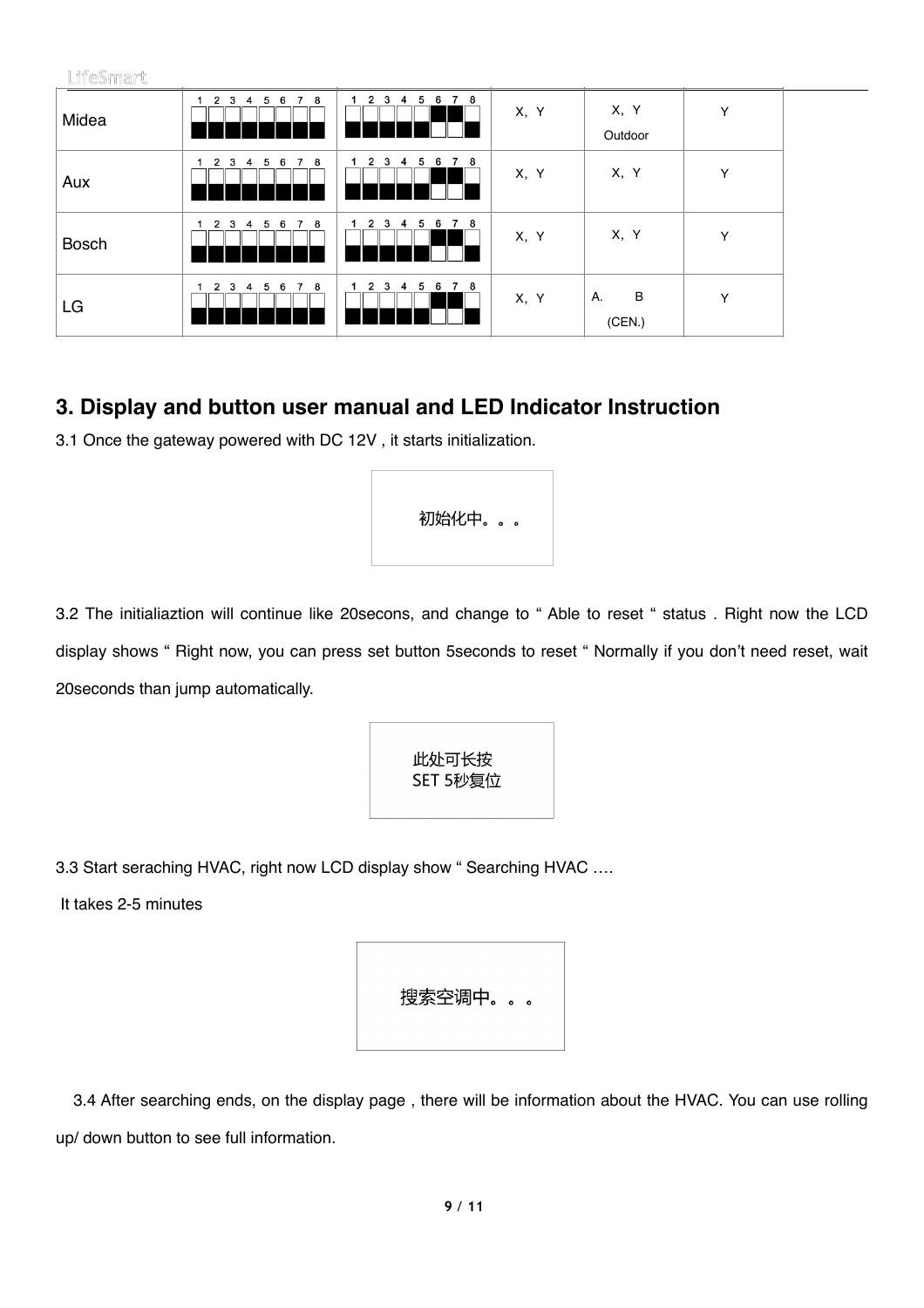| 大金 TCP/485/KNX | 本机IP:                  | 远控: 有 |
|----------------|------------------------|-------|
| 本机运行中          | 192.168.001.251        | 新风:有  |
| 空调数: 1         | 固件:<br>00.00.00.00.000 | 地暖: 有 |

 3.5 When there is error occurred , the LCD display will show the repairing code . pleaes offer this to aftersale service .

大金 TCP/485/KNX 空调故障码: 0001 空调数: 1

**PS 1:**LED indicator:

HBS: When AC communication detected, the indicator will light up. It will flicker though the AC communication rhythm.

STA: It will keep dark, while device running normally to search AC

 $\overline{\phantom{a}}$ 

| ml中国电信 <b>空</b><br>12:09<br><b>◎ イネ 99%</b><br>Menu<br>$\wedge$ | mi 中国电信 学<br>12:09<br>Common                   | 中国电信 学<br>12:10<br>$Q = 4$ $\pm$ 99%<br>K<br>All Devices<br>$\sim$ | ad 中国电信 学<br>12:10<br>◎ イネ 99%<br>< HVAC Gateway 智控器 | 12:10<br>all 中国电信 专<br>◎ イネ 99%<br>General Controller Sett<br>$\langle$ | 97398<br>ml中国电信 学<br>12:10<br>< General Controller Sett |
|-----------------------------------------------------------------|------------------------------------------------|--------------------------------------------------------------------|------------------------------------------------------|-------------------------------------------------------------------------|---------------------------------------------------------|
| 11楼北                                                            | All Devices<br>Device Management >             | 12/23 115/25<br>$\checkmark$                                       | Name<br>HVAC Gateway 智控器 >                           | Attributes Setting                                                      | Attributes Setting                                      |
| $\bullet$<br>ID: 7401879                                        | Local Smart Device Local Device Management >   | 窗帘-13<br>$O$ $O$ $\lambda$<br>(8 12/25 11:27:21                    | Settings                                             | AIR VRV Controller<br>Device Type                                       | Device Tune                                             |
| Manage Home Users                                               | Advanced Settings<br>More Setting >            |                                                                    | Device Info.                                         | 9600 ><br>Bps                                                           | Please select the group                                 |
| Change Home Users 11楼北(7401879) >                               | Devices Instructions<br>Devices Instructions > | HVAC Gateway 智控器<br>$\sim$                                         | <b>Relative Smart</b>                                | Stop Bit<br>1                                                           | $\sim$<br>Group 0                                       |
|                                                                 | About<br>User Manual >                         | 电梯间空调                                                              |                                                      | Evon ><br>Parity Bit                                                    | $\overline{\mathbf{v}}$<br>Group 1                      |
| Rooms and Groups<br>$\rightarrow$                               |                                                | $\omega$                                                           |                                                      | Address Setting                                                         | $\overline{\phantom{0}}$<br>Group 2                     |
| $\rightarrow$<br>Common                                         |                                                | 会议室1空调 (西会议室)                                                      |                                                      | Sync <sub>11</sub><br>Delete                                            | $\overline{\mathbf{v}}$<br>Group 3                      |
|                                                                 |                                                | $\checkmark$                                                       |                                                      | No. 2 Address: Empty<br>No. 3 Address: Empty                            |                                                         |
| 仓库灯<br>电接间灯                                                     |                                                | 仓库空调                                                               |                                                      | No. 4 Address: Empty                                                    | Cancel<br>Retrieve                                      |
| O O<br>$\circ$                                                  |                                                | $\checkmark$                                                       |                                                      |                                                                         |                                                         |
| 全库支灯<br>电视间围顶灯 电梯间顶灯 电转动器<br>全国维切                               |                                                | 售后空调<br>$\checkmark$                                               |                                                      |                                                                         |                                                         |
| 电梯间围顶<br>极速彩灯组                                                  |                                                | The Company                                                        | Delete                                               |                                                                         |                                                         |

<span id="page-9-0"></span>**3. APP** 

## **Instructions**

### <span id="page-9-1"></span>**1.APP Instruction**

1.1 Make sure you have a LifeSmart Account and with a Smart Station under the account

1.2 Please click the "add devices in APP, and choose the HVAC Gateway

1.3 Back to home page, click left corner LifeSmart – General – All devise – Smart Station – HVAC

Gateway – Settings, then slide from right to left at No.1 Address, sync, and choose all groups to retrieve all indoor machines group

1.4 It will takes about 1-10 minutes at 1st time to sync devices on home page (The devices will show as **10** / **11**